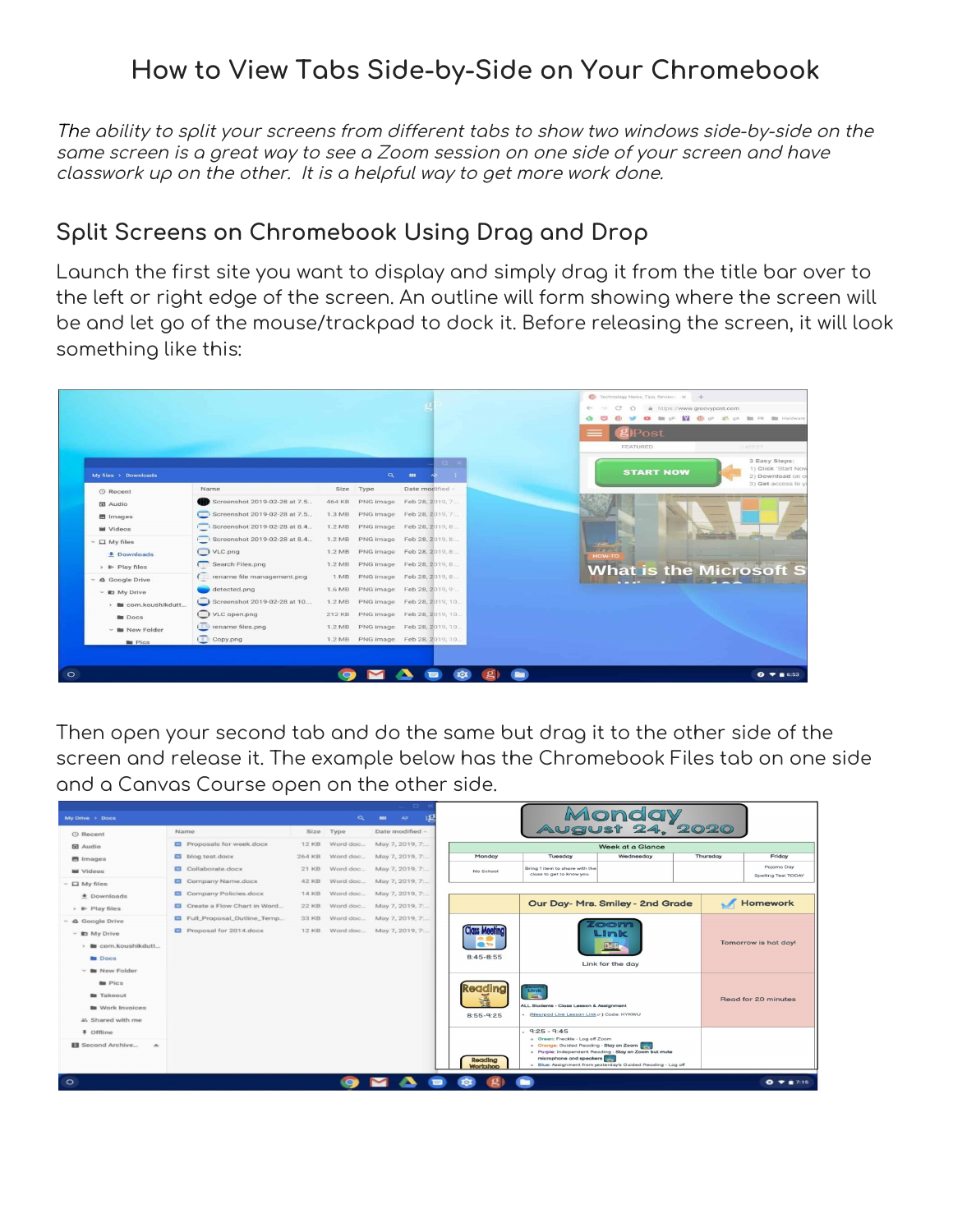## **Split Screens on Chromebook Using Duallas Extension**

#### **■** shabonee.nb27.org

Wednesday Bobcat Speech Group (1 student)

图 Due 8:00am Rdg/LA Word Sort (Interactive Slides Example)

Due 9:05am Science ZOOM & Agenda 8/24/20

量 10:00am Science ZOOM AND Agenda (Qt2)

Due 2:00pm Gr. 2 Sample of a Daily Slide Deck

27

 $\bullet$ 

 $\circledS$ 

෬

冒

জ্য

的

画

Mon, Aug 3

Mon, Aug 24

B Due 9:25am

Today Aug 2, 2020 - Sep 30, 2020

Dualless is an extension found to the right of the URL bar. It looks like two split windows. If you have two or more tabs open, click on the tab that you want to have on one side of the screen. Then click the Dualless extension and select the size that you want to

make that window. It will automatically snap the window to that size and side.

精も白口※00→ kt ★ Content<br>こCenves Status Conves → 田 Other Books

OUR SCHOOLS

**DESTINY CATALOG** 

**ROOK MATGH TITLES** 

**For Students** 

# **Split Screens on Chromebook Using the Maximize Button**

Another way you can manage split screens is to click and hold the Maximize button until you see arrow icons. Then you can snap the screen to the left or right of your screen.

> The tab will be sent over the side you selected and automatically fit the side of your screen. For the second window, do the same, but send it to the other side of the





 $\Box$ Q





☆